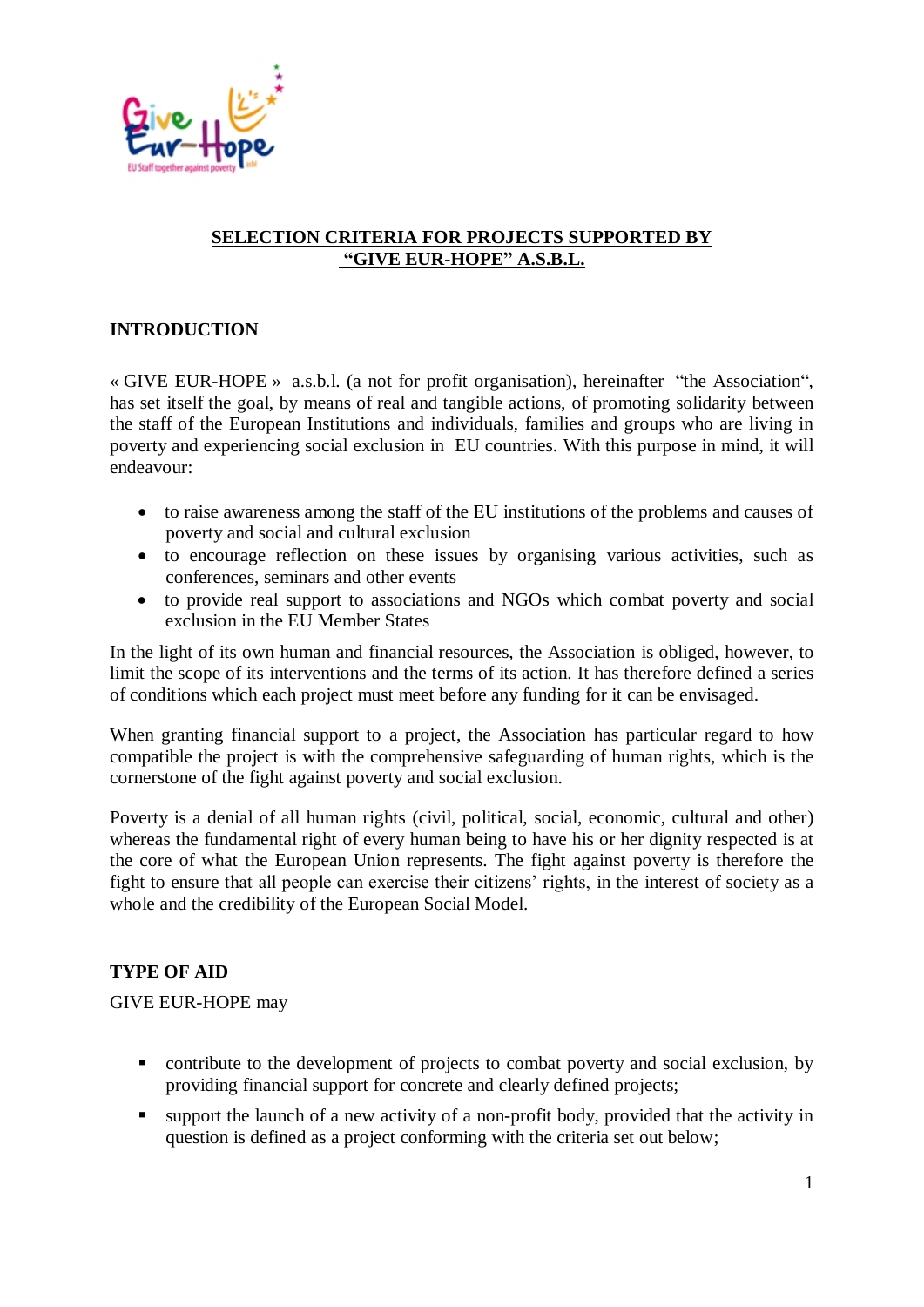

- help organisations which undertake to support the poorest people in the territory of the EU - by making available to them - on a voluntary, limited and occasional basis its own skills in those areas of activity in which they experience problems in the dayto- day management of their work and/or in their attempts to better orientate their work to achieve their objective;
- **intervene, on an exceptional basis, to demonstrate solidarity between the staff of the** European Institutions and the victims of natural disasters in the territory of the European Union.

#### **GEOGRAPHICAL AREA OF INTERVENTION**

The Association supports projects operating in the territory of the European Union, without discriminating between beneficiaries, other than by favouring projects which benefit the most particularly deprived people or groups.

## **SCALE OF INVOLVEMENT**

Although the Association does not normally co-finance projects supported by large donors it can intervene to help an NGO to collect the funds necessary to obtain co-financing from a large donor if its involvement is clearly defined in terms of the purpose and the amount, if it corresponds to the criteria below and if it contributes in a real way to the development of this project.

#### **AREAS OF INTERVENTION**

GIVE EUR-HOPE will intervene exclusively for the benefit of people and families who are in a precarious situation in the following areas:

- 1. Constructing or renovating dwellings and social and care centres or facilities;
- 2. Setting up basic health facilities (dispensaries in underprivileged areas, nurses/street nurses) ;
- 3. Training people for citizenship, by informing them about their rights as citizens, as well as imparting the skills necessary to exercise those rights (literacy support, language classes);
- 4. Initiatives in the socio-cultural field, intended to favour the sharing of knowledge, including doing so by artistic expression;
- 5. Setting up or supporting professional development networks and tutorial networks;

#### **APPLICANTS FOR AND BENEFICIARIES OF AID**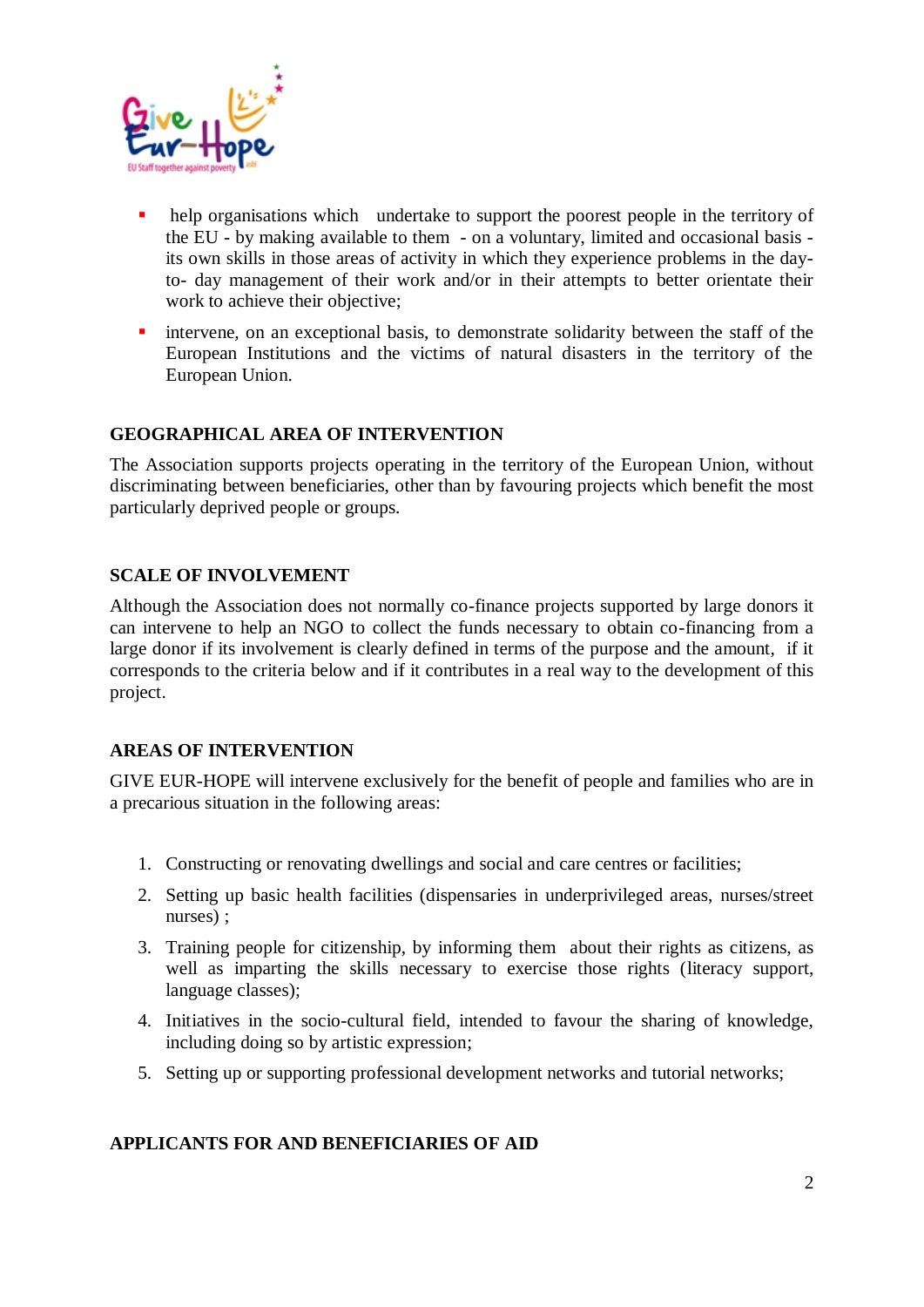

The Association shall endeavour to stimulate or respond to initiatives coming from grass roots organisations which aim to respond to the needs and realities of the poorest and most socially excluded people. In practice, this means that the projects must be of direct and tangible benefit to the people or groups concerned and that the people or groups must be involved, in so far as possible, at all stages of the cycle of the projects (conception, development and management).

The association can give consideration to proposals submitted by individual promoters or by organisations providing services, at their request, or with their agreement, on condition that the proposals in question are of benefit to the most impoverished groups or people,. In this latter case, the project promoter and the applicant for financial aid should each be a charitable organisation or body officially registered with local or national authorities and having legal status. Where these conditions are not met, equivalent guarantees will be required.

Every request for support, whether financial or otherwise, should be accompanied by references from reliable organisations regarding previous collaboration and experiences, ideally from several organisations which are independent of each other, and which are known to the Association However, in the case of NGOs which are in their start-up phase, GIVE EUR-HOPE, may accept statements of support or references regarding the experience and reliability of the persons who manage the association or NGO in question.

#### **CHARACTERISTICS OF THE PROJECTS**

GIVE EUR-HOPE gives priority to small and medium-sized associations and NGOs which are active on the ground and are less likely to receive public or private institutional support.

It prefers to support projects which require one single injection of funds for the initial stage of a sustainable process fostering social integration. Projects should have a lasting effect, at least in the medium term, providing real benefits for the beneficiaries, improving their lot and contributing to their integration - beyond the point of initial funding by the Association. This presupposes that these projects:

a) contribute to the fight against poverty and social exclusion, by developing and empowering people;

b) respond to needs and requests for aid which are based on the beneficiaries' life experiences and come from the beneficiaries themselves;

- c) are technically feasible (can be brought to completion)
- d) guarantee the competence and reliability of the personnel responsible for the project on the ground throughout the time required for the development of the project;

e) are economically viable, and capable of eventually becoming self-financing, in the case of revenue-generating projects.